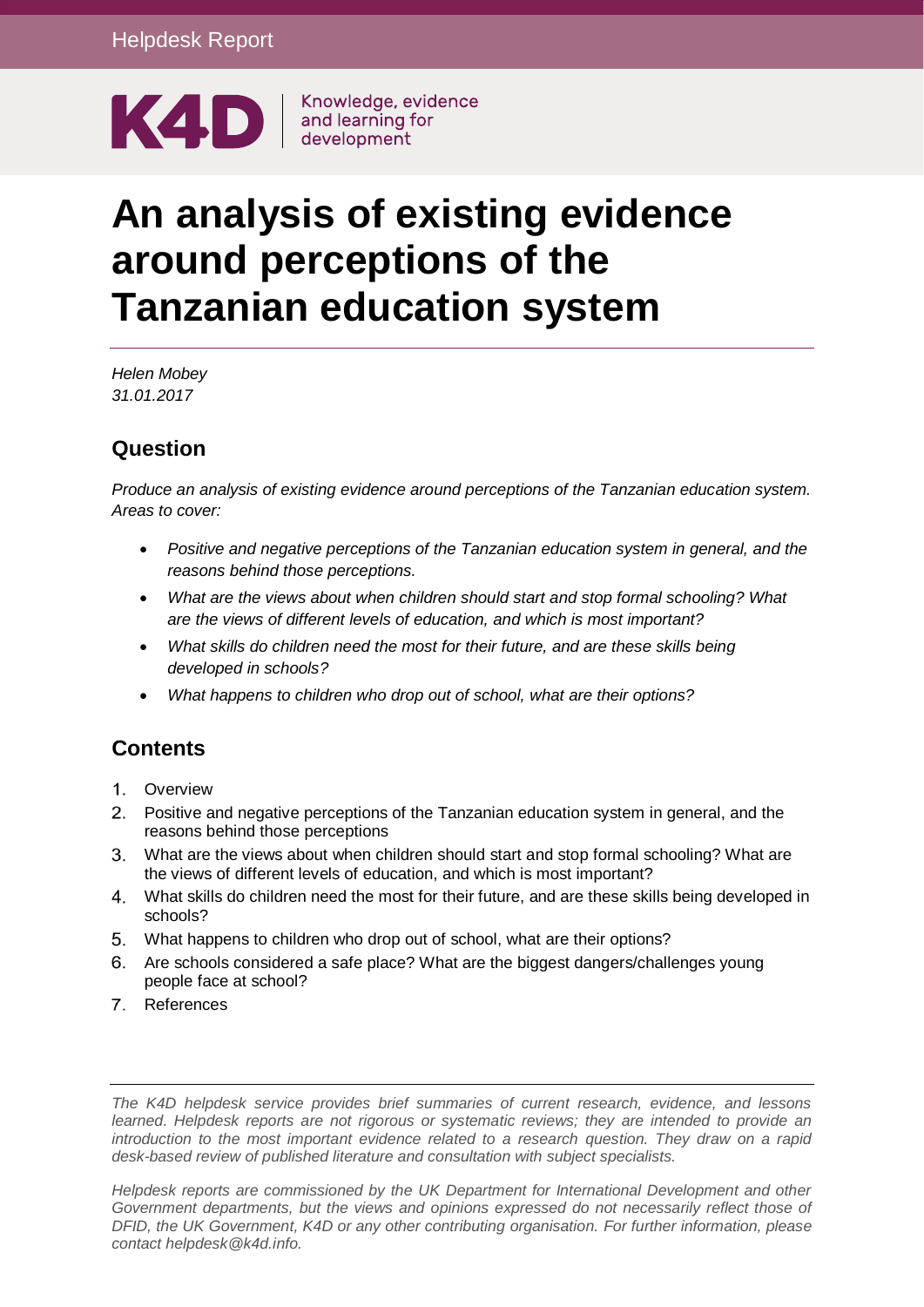# <span id="page-1-0"></span>**Overview**

This Helpdesk report has been commissioned to help understand the extent to which the education system currently meets young people's needs and how far the school represents a safe space for young people. In line with the plan to gather insights and identify trends, themes and areas for discussion for policy meetings about the wider population's views on the above issues, the following datasets were identified for this report:

- Ipsos MORI Omnibus Survey, Tanzania, 2016 *Responses to the latest nationally representative omnibus survey.*
- OPM, 2016. EQUIP-Tanzania Impact Evaluation. Midline Technical Report, Volume I: Results and Discussion and Midline Technical Report, Volume II Methods and Supplementary Evidence *These reports present the findings from the midline (ML) round of the Education Quality*

*Improvement Programme in Tanzania (EQUIP-T) impact evaluation (IE).* • Twaweza, 2016. Reality Check, Citizens' views on education in a fee free era

- *In this brief the views of citizens about the state of education in Tanzania over the last one year are presented.*
- Twaweza, 2016. A New Dawn? Citizens' views on new developments in education *This policy brief presents citizens views and experiences with the public provision of basic education.*
- Twaweza, 2015. The key to life? Citizens' views on education *This brief reports citizens' views on education, with a focus on the quality of secondary school education.*
- Twaweza, 2014. What's going on in our schools? Citizens reflect on the state of education *This brief reports the most recent citizen opinions and facts on schools and learning in*

*Tanzania.*

• Twaweza, 2013. Form Four Examination Results Citizens report on the learning crisis in Tanzania

*In this brief Uwazi at Twaweza contributes to the debate surrounding the Form Four examination results of 2012, presenting the most recent nationally representative education data available to date.* 

# <span id="page-1-1"></span>**Positive and negative perceptions of the Tanzanian education system in general, and the reasons behind those perceptions**

### **2.1 Positive perceptions**

**Education has improved since the introduction of free education:** According to Twaweza (2016b), 76% of those surveyed believed the introduction of free education would improve quality by improving the teaching environment (p.3). According to Twaweza (2016a), 50% of those surveyed reported that the quality of education has improved, 35% stated that it has remained the same and 15% believed that it has deteriorated (p.2). However, according to Twaweza (2016b), half of citizens surveyed think that the quality of primary education has improved over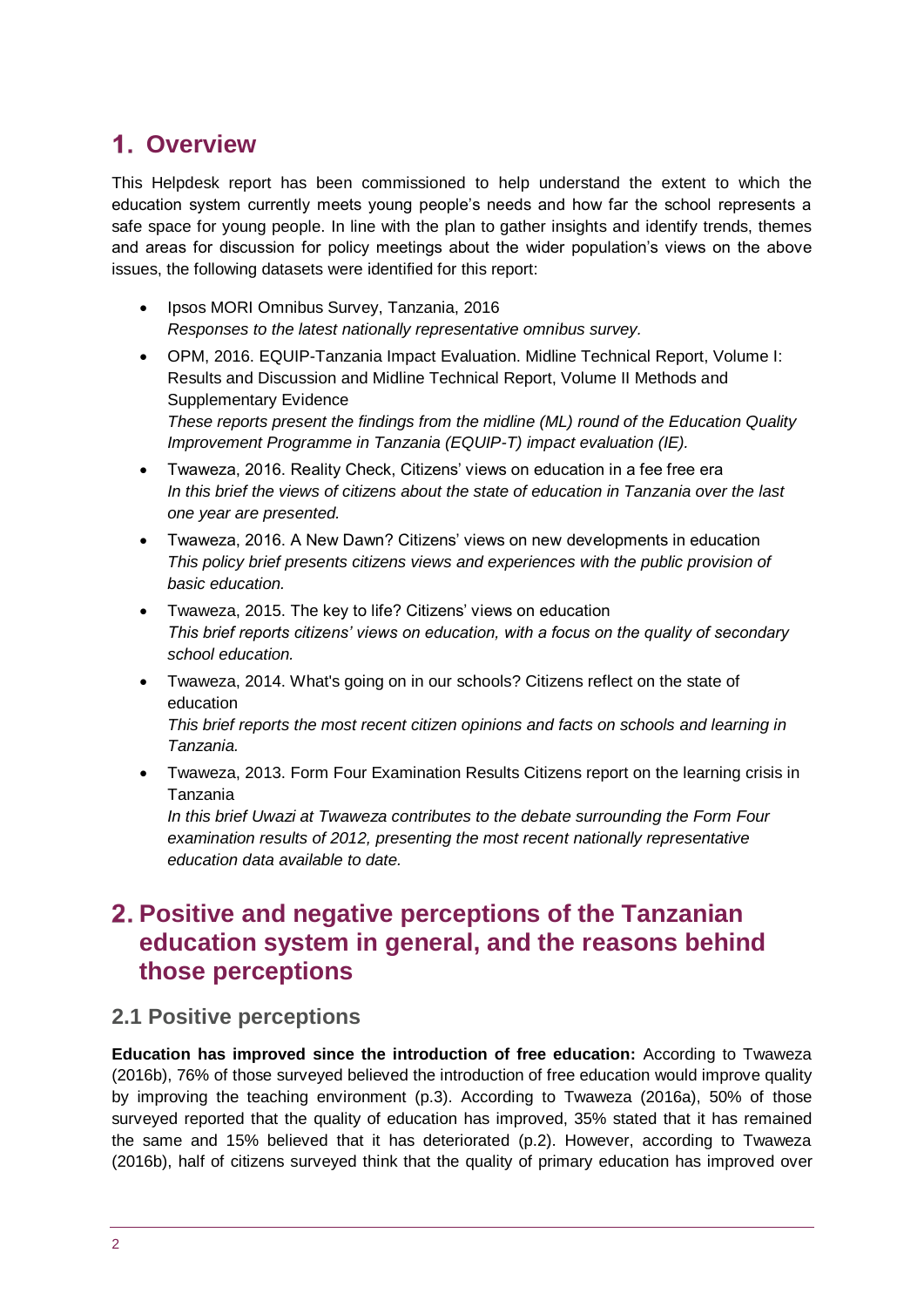the last ten years, so it is unclear if those citizens questioned for Twaweza (2016a) are also more optimistic about improvements in the education system in general.

**Schools are capable of providing children's requirements without parental contributions:**  69% of those questioned for Twaweza (2016a) believed that public schools will be able to fully provide for pupils (including food, education resources, water and security) without parental contributions. Moreover, 73% agree that this is what schools should be doing (p.3). In addition, 88% of citizens are optimistic that the policy to provide free education would be implemented according to schedule (Twaweza, 2016b). However, despite this optimism, Twaweza (2016b) found that, of the 90% of parents who made financial contributions towards their child's public school education, their contributions paid for i) security (66%), ii) tests (57%), iii) desks (34%), iv) graduation parties  $(4%)$  and v) school trips  $(4%)$  (p.4). This is relevant because the allocation of the Capitation Grant is 40% for textbooks, 20% for writing materials, 10% for administration and 10% for examination papers and printing. So only some of the items that parents contribute towards can be covered by the administrative allocation (p.4).

**Over half of citizens agree that primary school adequately prepares pupils for secondary school:** There is reported 'widespread faith' in the school system, with 6/10 citizens believing that pupils are prepared for the transition to secondary school (Twaweza, 2015). However, responses differ according to levels of education either directly or indirectly experienced by citizens. Whilst 64% of the general population believe that pupils are prepared, this falls to 62% for parents of secondary school pupils and to 50% for those who have graduated from Form 4 only (p.4).

### **2.2 Negative perceptions**

**The private system provides better quality education than the public system:** In response to Twaweza (2016a), 80% of respondents reported to have children attending school and 90% of those stated that their children attended a public school. However, 60% reported that they would send their child to private school if both public and private schools were fee-free, compared to only 36% who would send their children to public school. The reasons for this include i) private schools provide a better education (45%) ii) teachers are more motivated and hardworking in private schools (21%) and iii) there are more teachers in private schools (12%) (p.5).

**The quality of education will deteriorate with the introduction of free education**: 15% of those surveyed for Twaweza (2016b) believed that the rapid increase in enrolment as a result of the free education policy would stretch resources. In addition, 49% thought that some pupils would fail due to the prohibition of extra classes, and 22% believed that there would not be enough teaching materials (p.3). The fear about textbooks is in line with responses to Twaweza (2013), in which 55% of parents of children in primary school reported that their children do not have access to textbooks. The situation is better at secondary school, with 54% of parents stating that their child has at least two books, although 32% report that their child has no access to textbooks (p.4). 10% of parents also reported that they did not know about their child's access to books (p.4).

**Citizens have both low perceptions and expectations of learning outcomes:** Only 10% believe that over 75% of pupils have developed appropriate reading and numeracy skills by the end of Standard 2, compared to 35% who believe that less than 25% of pupils have acquired such skills (Twaweza, 2014 p.5). These perceptions are largely correct and may even be optimistic, as Uwezo learning assessments demonstrate that only 20% of children in Standard 3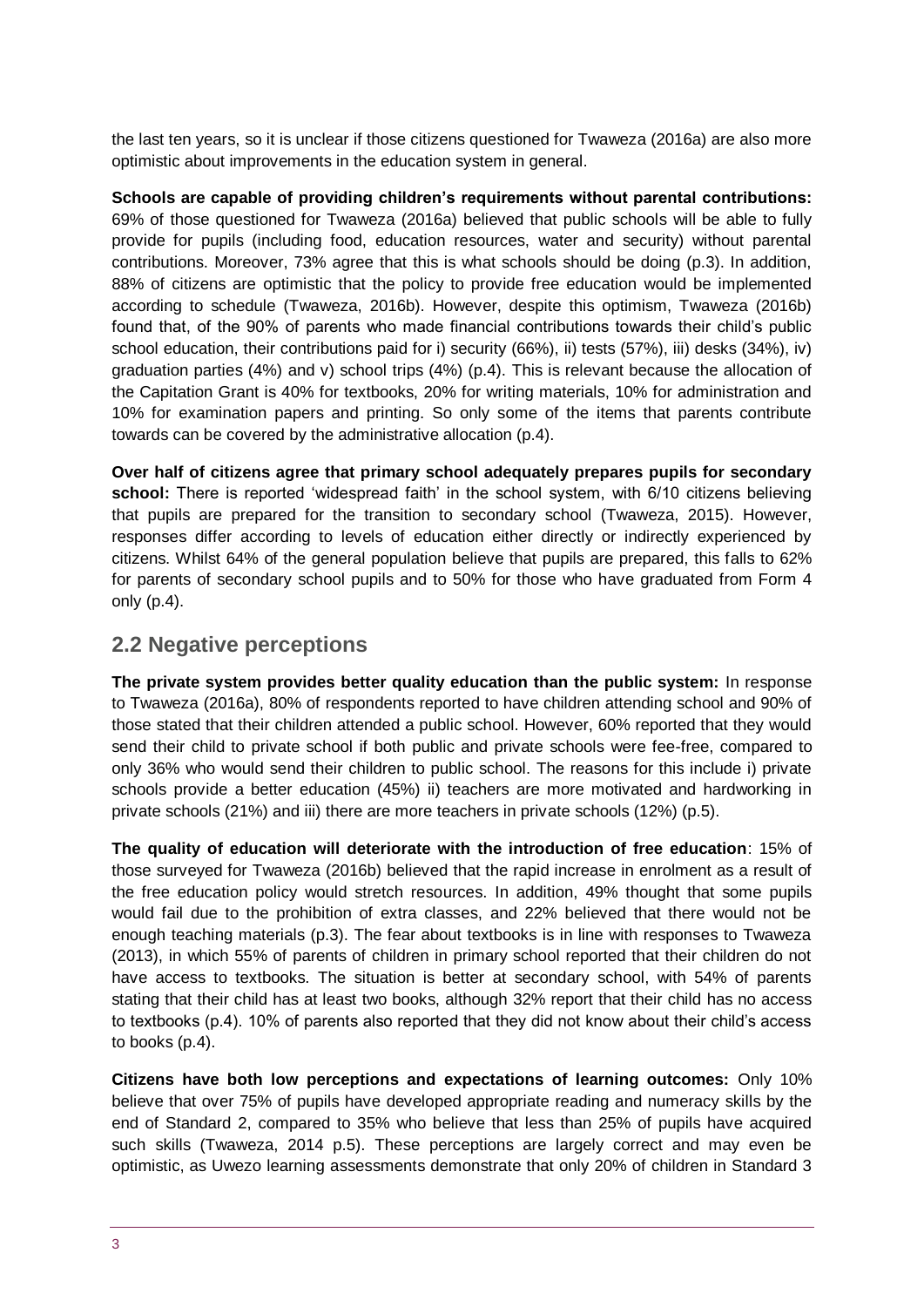can read a simple story in Kiswahili and complete basic multiplication (p.5). Twaweza (2013) also found that 72% of primary school students and 66% of secondary school students cannot multiply (p.8). Interestingly, only 31% of respondents to Twaweza (2014) state that over 75% of pupils *should* be able to perform at their grade level, meaning that expectations are also low.

83% of citizens are also aware of low achievement and downward trend in the Certificate of Secondary School Examination results (Twaweza, 2013 p.3). However, 71% could not identify how many pupils scored Division 0, so although there is a general awareness of low performance there is not a high level of knowledge of actual achievement.

According to the 2015 Twaweza survey results, citizens have particularly low expectations of secondary school graduates – as the brief reports, to expect pupils to be able to read and write fluently after ten years of education is a modest expectation. Interestingly, critical thinking comes above numeracy and basic maths, whilst 16% of respondents did not know what the most important skill should be (p.3). However, the most popular responses to what career parents hoped for their children were doctor – 29% and teacher – 27%, which do not necessarily match the low expectations parents hold for what they hope their children will learn at school (although it should be noted that the question about Form 4 graduate skills was asked to all respondents whereas the question about careers was targeted only at parents of secondary school children).

**Lack of parental engagement, school infrastructure and poor student performance are perceived to be the top three challenges facing the education system in 2016:** 85% of respondents to Twaweza (2016a) reported a lack of parental involvement to be a serious problem, followed by 83% identifying school infrastructure and poor student performance. Lack of student discipline was also identified as an issue by 79% of respondents (p.6).

20% of parents/guardians reported never to have met their child's teacher, with over half (57%) having only visited their child's school once or twice over the last twelve months (Twaweza, 2016 p.6). The percentage of parents who have never helped out at their child's school is even higher at 88% (p.6). Interestingly, there is a discrepancy between what parents think their responsibility is at school and what they do: 88%, the same percentage as those who have never helped out at school, claim that 'it is their responsibility as citizens to actively contribute to improving the quality of education in public schools' (p.7).

There does appear to be more parental engagement with children's exercise books and homework, despite seven out of ten pupils reporting that they are given homework 'rarely' or 'never' (Twaweza, 2014 p.3). 35% of parents reported that they had inspected their child's exercise book in the week before the interview and 29% on the day of the interview. However, 41% of parents did report to having either checked a long time ago or never. A more positive picture is reflected by the 2014 Twaweza survey, in which 68% of children report that their parents review their exercise books 'most of the time' or 'always' (p.3) – this more positive view of course could be down to differing interpretations as to what children define as 'most of the time'. Regarding homework, there was a relatively even split between those parents who had helped their child with their homework in the past week (41%) and those who had never (or a long time ago) helped (41%) (Twaweza, 2013 p.6).

The midline report from the EQUIP-Tanzania Impact Evaluation programme (EQUIP-T) may offer some insights into why parents may not become more involved in school matters. It is reported that, whilst teachers feel that parents do not value education, parents feel that teachers look down on them, feel ignored on certain issues and fear repercussions on their children's learning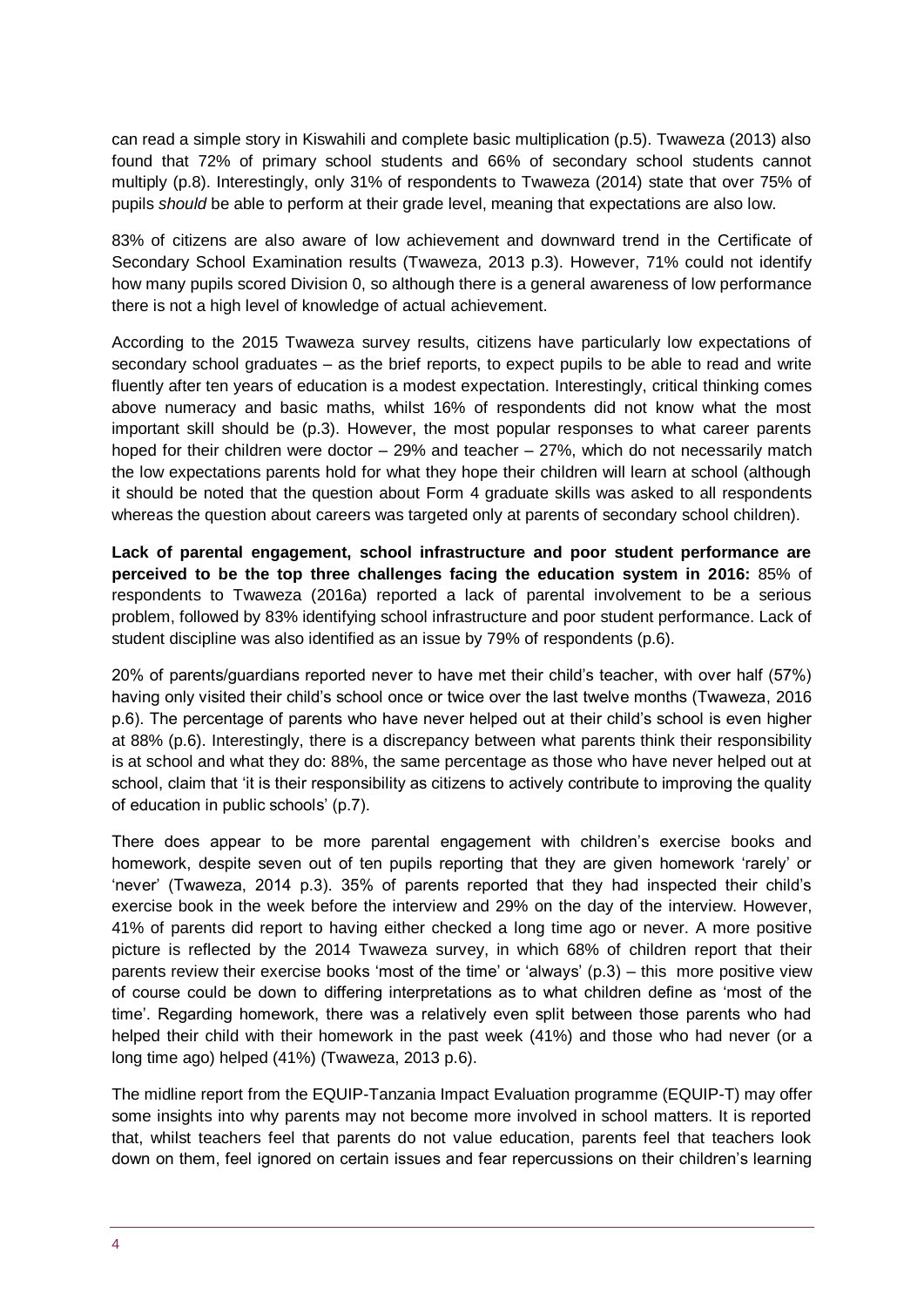if they do challenge teachers ((OPM, 2016a p.xi). In addition, some parents commented that communities do not hold enough knowledge to hold schools to account for the standard of education that they are providing (p.xi), particularly those parents who themselves are not educated and may be illiterate. In focus group discussions a number of parents reported that they felt unable to comment on progress or the quality of teaching and that the teacher knew best (p.94).

A lack of parental involvement may also be partly attributed to a disjunction between parents' general positive perceptions of education and a family's socioeconomic reality. Both respondents and teachers in the EQUIP-T midline report acknowledge that poorer families need their children to contribute to the household, despite all parents confirming that they want their children to receive a good education. In addition, teachers point to the current lack of economic returns to education in pastoralist communities as reinforcing local beliefs that education is not only unnecessary but even a barrier to the pastoralist way of life. So although parents appear to generally hold a positive view of the idea of education, they may not view it as feasible or even desirable within their own socioeconomic reality (OPM, 2016a p.95).

Key to further involvement of parents and communities in education appears to be improved relationships between parents and teachers. Effective village and school meetings, more regular communication between schools and parents, and community initiatives to raise awareness of entitlement and best practice in quality education have also been raised as ways to improve parental involvement in their children's education. OPM's research found that improving the relationship between parents and teachers in particular led to parents feeling more responsible for both their children's education and school development, and also made them feel more confident about being actively involved (OPM, 2016a p.94).

### **2.3 Perceptions of teachers**

#### **The role of teachers**

One third of respondents to Twaweza (2016a) identified the **shortage of teachers** as a problem, further reflected by beliefs that the private schools offer a better quality of education due to there being more teachers (p.1). **Teacher absenteeism** was also reported to be an issue, with responses from pupils who attended school the day before the survey showing that only 3 out of 10 teachers were in class for the expected time: in 38% of reported cases the teachers was not in class at all (Twaweza, 2014, p.3). This experience is further supported by Twaweza (2013), which found that around 30% of primary and secondary pupils had a teacher present in all lessons, 59% reported that teachers attended some lessons and not others, and 10% reported that no teacher taught them the last day that they were in school (pp.5-6). In addition, the 2013 Twaweza survey found that more than one teacher is typically responsible for pupils, which can mask higher rates of absenteeism. Other identified practice is teachers turning up to a lesson, giving out an assignment and then leaving (p.6).

80% of citizens also believe that **teachers do not like their profession despite being proud of it** (Twaweza, 2016, p.2). The following statements illustrate the views held by citizens about teachers: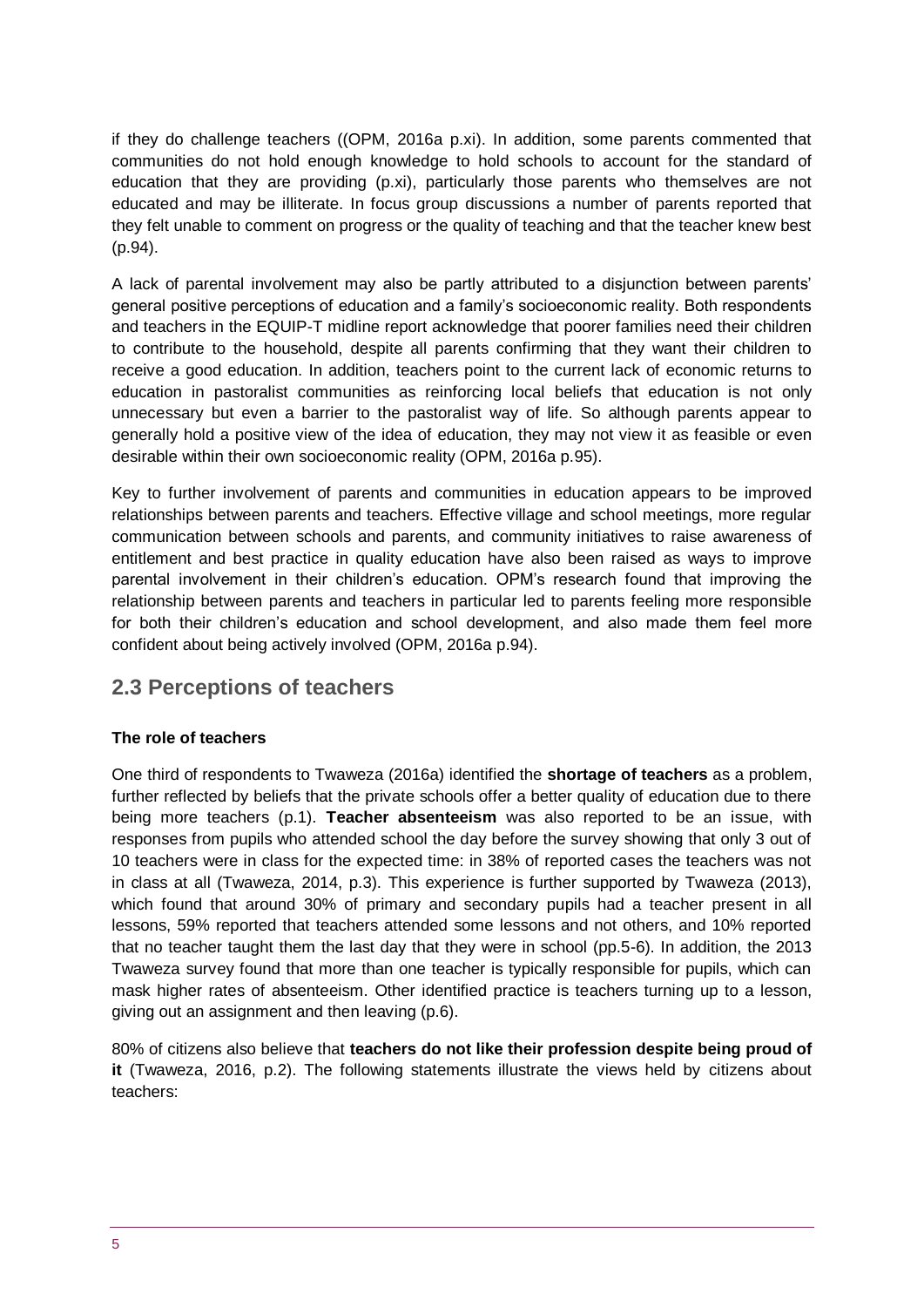

#### **Table 1: How much do you agree with the following statements<sup>1</sup>**

On the one hand, 80% believe that teachers are only in the profession for financial gain. However, almost half (42%) do not agree that teachers are paid enough to sustain their lives. This could mean that up to 28% of respondents believe that teachers are in a profession for the money even though it does not pay well enough to sustain their lives<sup>2</sup>. Furthermore, when asked what would motivate teachers further to provide a good quality of education to pupils, by far the most popular response was salary increment with 56% - good working conditions came next with 19% (p.6).

This citizen view is reflected by anecdotal evidence from a Twaweza survey in which 96% of surveyed teachers claimed to be dissatisfied with their job, with one third reporting that they would not choose a teaching job again, mainly due to a harsh work environment (38%) and low salary (26%) (Twaweza, 2016b p.8).

#### **Teachers as key to improving the quality of education**

In the 2016b Twaweza survey, half of respondents connected learning outcomes (positive and negative) to the role of teachers: the effort they made, the lack of teachers or that they spent time looking for other income. Only 7% mentioned student absenteeism and parents not following up on their children's efforts as a factor, with the same percentage identifying parent and teacher cooperation. A significant number - 29% - of respondents did not know the drivers of learning outcomes at the end of primary school (p.5).

34% of respondents to Twaweza (2013) also attributed responsibility for the poor performance of pupils in the 2012 Form Four results to teachers, although slightly more – 38% - blamed the government. Only 8% held pupils themselves to account, 7% blamed the Ministry of Education and just 3% and 1% attributed responsibility parents or the community (p.9). In the same survey,

1

<sup>1</sup> Twaweza, A New Dawn? 2016, p. 6. Source of data: Sauti za Wananchi Mobile Phone Survey – Round 7 (December 2015/January 2016)

<sup>&</sup>lt;sup>2</sup> Note that this statement is not verifiable as the data used refers to percentages rather than numbers of respondents.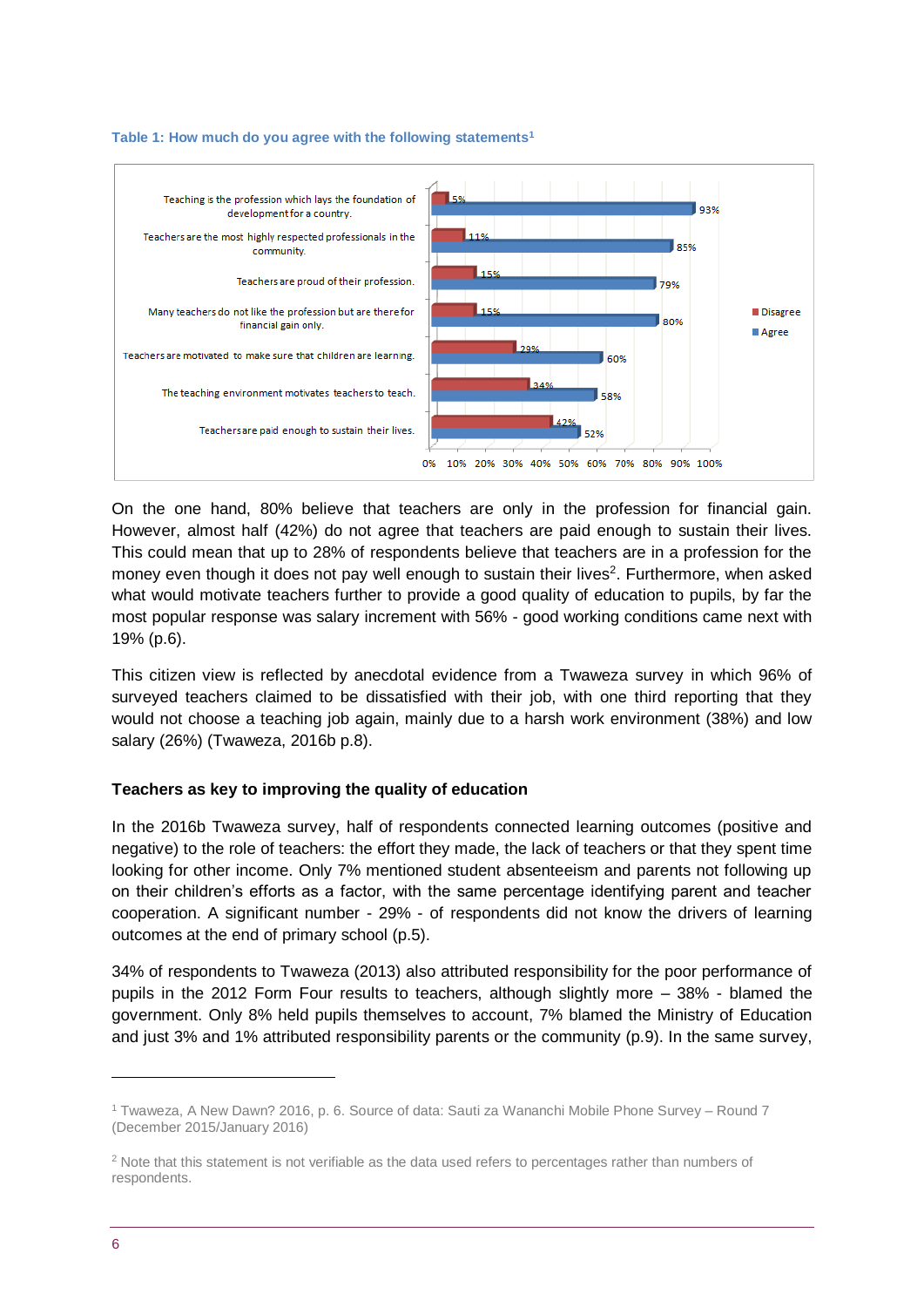respondents identified issues related to teachers as the top three main obstacles which were preventing pupils in their community from passing exams:



**Table 2: Parents' perceptions of the main obstacles to children passing their exams<sup>3</sup>**

In line with the identified obstacles, when asked what the government should do to improve the quality of education in secondary school teachers were again the focus on respondents' solutions (Twaweza, 2014 p.9):

- 24% advised the government to increase the number of teachers in schools
- 17% advised the government to work towards improving the quality of teachers
- 13% advised the government to increase teacher salaries and pay teachers on time

Twaweza (2016a) reports that *'citizens' assessment of education outcomes is still limited to school inputs and infrastructure as opposed to learning outcomes'* (p.10). Certainly, when asked about the challenges facing public schools since becoming fee free, respondents identified a lack of teachers, lack of desks, lack of classrooms and lack of books as the top four challenges (p.4). However, in the Taweza (2016b) only 10% of respondents identified increasing the number of teachers as a way for the government to improve the quality of primary education, considerably behind following up on teachers' performance (40%) and increasing salaries (19%) (p.7). Furthermore, although 66% of citizens in the 2016 Reality Check survey identified finding and retaining good teachers as a 'serious problem', the issue came fifth behind i) lack of parental involvement (85%) ii) school infrastructure (83%), iii) poor student performance (83%) and iv) lack of student discipline (79%). In fact, 24% of respondents reported that finding and retaining good teachers was 'not a serious problem' (p.6).

Based upon these results, the challenges facing schools identified by respondents in Twaweza (2016a) do not appear to be in line with a) the identified leading problems facing schools and b) the advice for the government on how to improve the quality of schools. Whilst it is not possible to draw strong conclusions as to why this is, one explanation could be the difference in the wording of the questions. An optimistic analysis could be that, despite the claim in Twaweza (2016a) that citizens are judging education outcomes on inputs and infrastructure, more citizens

-

<sup>3</sup> Twaweza, 2014 p.10. Source of data: Sauti za Wananchi, Mobile Phone Survey – Round 1, April 2013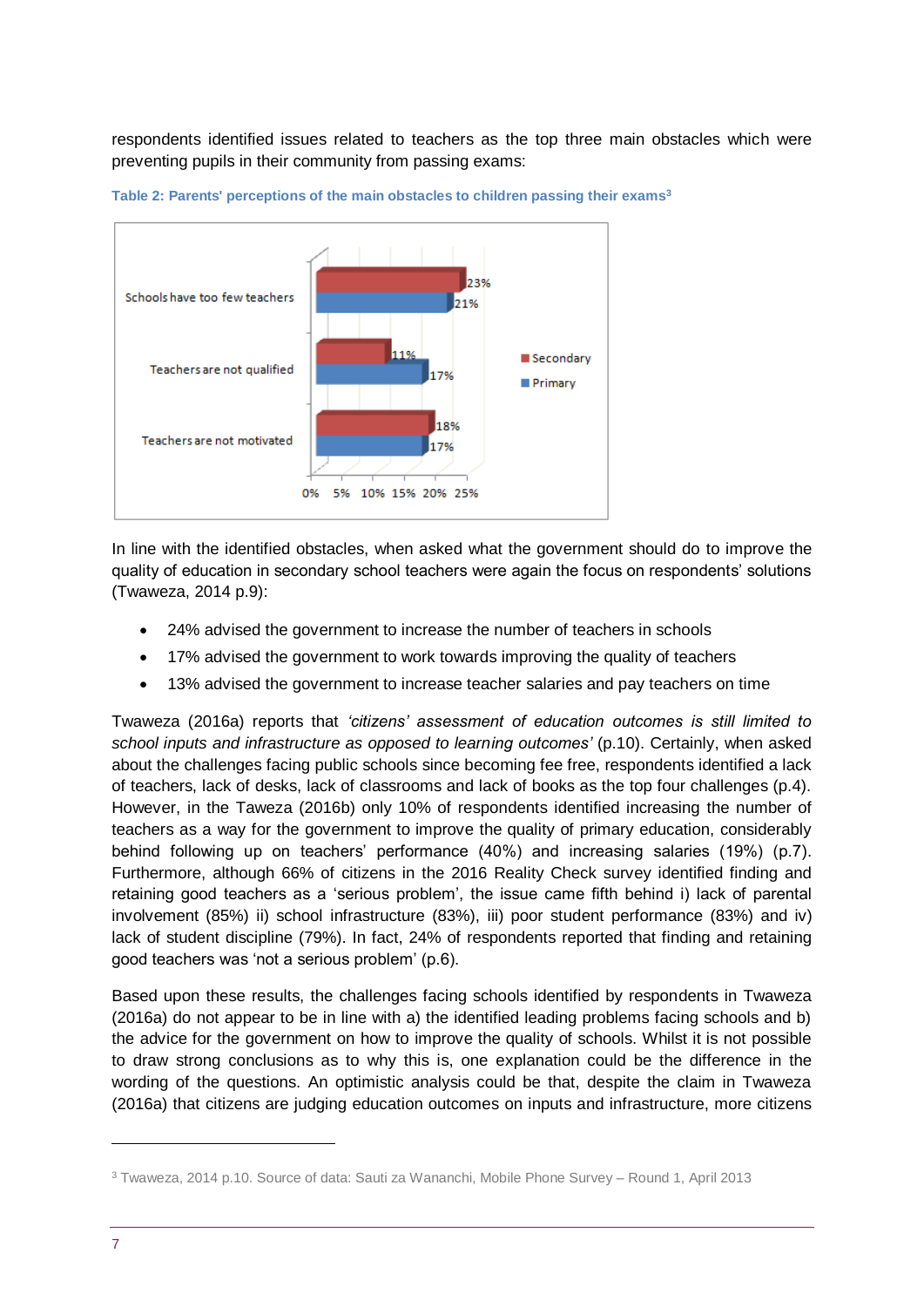are becoming aware that monitoring the effectiveness of teachers, rather than just their number, is important to improving the education system.

### **2.4 Perceptions of equity**

Regarding disability, a large majority of respondents reported that schools in their community did not cater for disabled pupils – 85% of 1987 respondents. However, for the 297 respondents who reported that schools did cater for disabled pupils, their views are positive. Only 4% of 297 respondents claimed that the quality of education provided to students within communities was very poor and 56% rated it as high or very high. So it appears that, although schools generally do not cater for children with disabilities, where they do the quality of education is perceived in a positive light by the local community.

Gender is not explicitly addressed in the Twaweza surveys, although one issue that stands out is the high percentage of pupils who are taught by male teachers – 76% according to Twaweza 2014 (p.2). Respondents to the IPSOS survey did report that, on the whole, male and female pupils are treated equally (86%). Interestingly, more respondents felt that schools treated girls better than boys (7.95%) than vice versa (5.64%). However, when it comes to who is more likely to drop out of school, respondents overwhelmingly reported that girls were more likely to than boys (74% compared to 5%), although 20% believed that boys and girls were equally likely to drop out of school.

Perceptions on early pregnancy and schooling were gathered in the 2016a Twaweza survey. 62% of respondents believed that girls should be allowed back into school after giving birth, although only 7% agreed that she should be able continue with school whilst pregnant (p.8). With 21% of respondents believing that the pregnant girl should be permanently expelled, it would appear that a majority of citizens are against official government policy which expels pregnant girls from both primary and secondary school, although a sizable minority believe that she should not go back to school after having given birth.

# <span id="page-7-0"></span>**What are the views about when children should start and stop formal schooling? What are the views of different levels of education, and which is most important?**

Almost all respondents (97%) to the Ipsos survey believed that children should go to preschool, although there were different views about what age they should start. 40% thought children should start aged 5, 28% at aged 4 and 21% at aged 3. However, only 9% identified preschool as the most important stage of education. 41% selected higher education/university as the most important stage, followed by secondary with 25%, primary with 14% and technical/vocational with 9%. Reflecting the view that secondary education is important, 85% of respondents agreed that all children should go to secondary school.

# <span id="page-7-1"></span>**What skills do children need the most for their future, and are these skills being developed in schools?**

As can be seen from Table 3 below, reading, writing, and basic numeracy were identified as an important area for schools to develop by respondents to the 2016 Ipsos survey. 60% of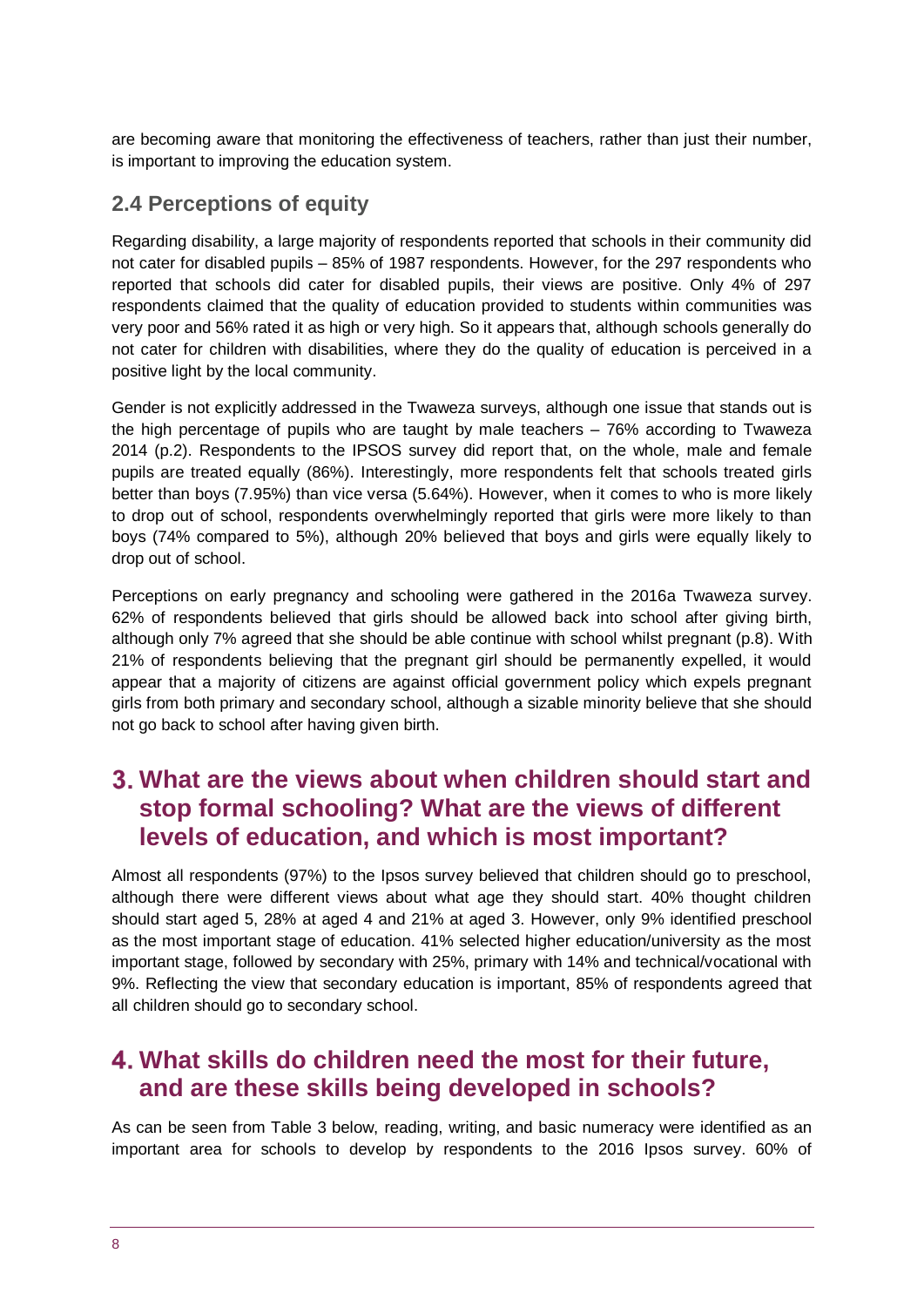respondents to this survey also agreed that the skills that children needed for the future were being developed in schools.



**Table 3: Of this list, which three skills do children in your community need most for their future?<sup>4</sup>**

Partly in line with the Ipsos responses, the 2015 Twaweza survey found that the most important skill was viewed by respondents as having the ability to read and write fluently. Having the technical skills for self-employment was reasonably highly rated by respondents, reflecting the second most important skill identified by respondents of the Ipsos survey of entrepreneurship. However, the importance of having technical skills for self-employment is somewhat at odds with the top two career aspirations (doctor and teacher) that parents had for their children (Twaweza, 2015).



**Table 4: What is the first most important skill that a Form 4 graduate should have?<sup>5</sup>**

Another skill identified by parents and worth mentioning in light of the change of language policy is that 42% of citizens identified the English language as an important skill for pupils in their

1

<sup>4</sup> Ipsos, 2016 Q.5

<sup>5</sup> Twaweza, 2015 p.3. Source of data: Sauti za Wananchi Mobile Phone Survey - Round 27 (November 2014)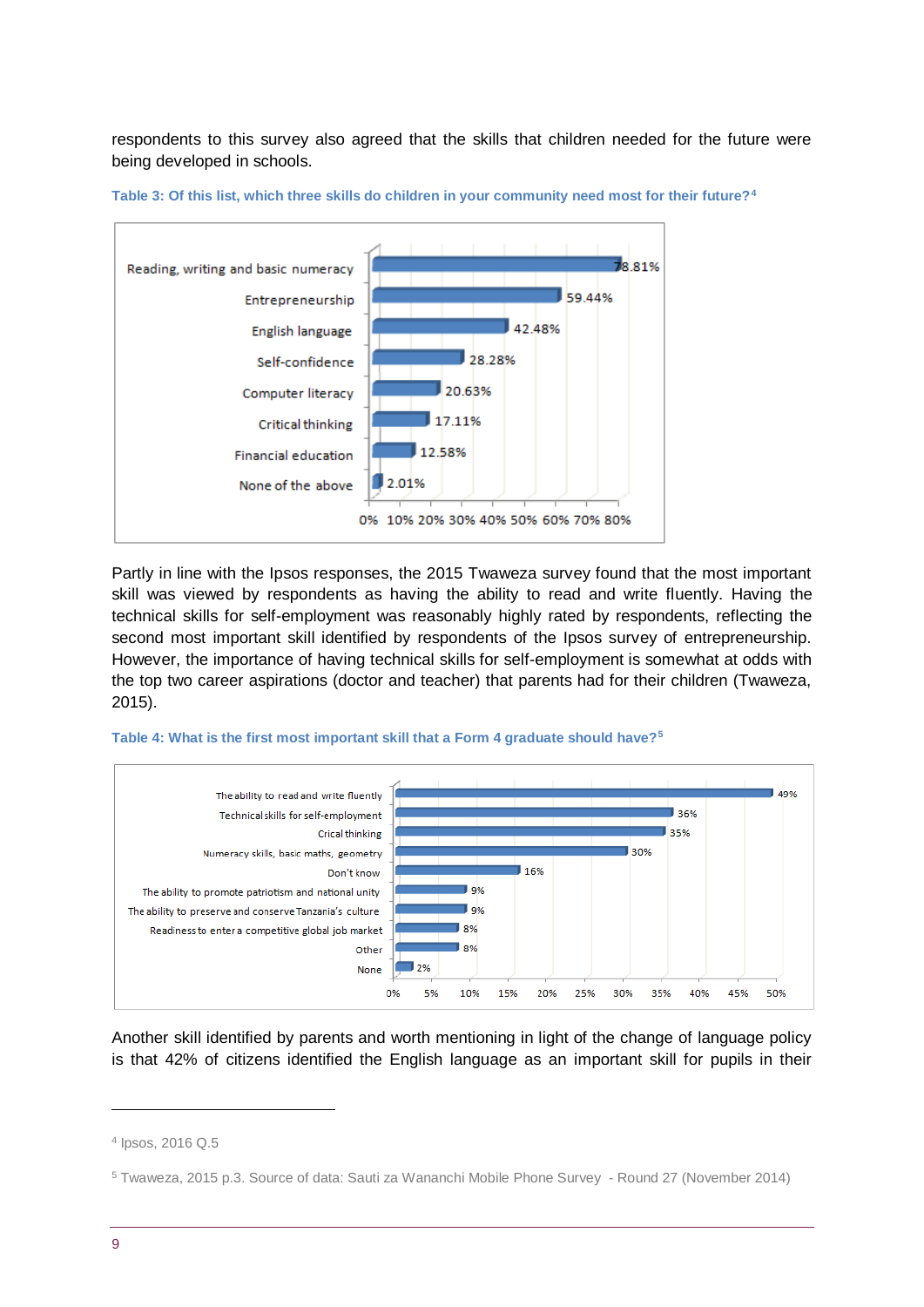community. This preference is also mirrored by respondents to the 2015 Twaweza survey, of whom 63% reported that 'English should be the language of instruction for both primary and secondary school' (p.5). Although the 2015 Twaweza survey was conducted in the context of switching language from Kiswahili at primary to English at secondary school, the brief nevertheless notes that 'English skills are in huge demand' (p.6). The surveys to date do not ask respondents their views on adopting Kiswahili as the medium of instruction in both primary and secondary school, so it has not been possible to gage reactions. It remains to be seen to what extent English skills will be developed when it is classed as a foreign language.

## <span id="page-9-0"></span>**What happens to children who drop out of school, what are their options?**

**Table 5: Of this list, which do you think are the three most common reasons young people drop out of school?<sup>6</sup>**



Ipsos 2016 asked respondents why young people drop out of school (see Table 5 above), but did not ask what happened to them. By far the most drop out due to early pregnancy, and according to Twaweza (2016a), 21% of respondents reported to know a female family member who had dropped out of either primary or secondary school due to pregnancy. Of those respondents, 72% reported that the girls became housewives (p.8).

## <span id="page-9-1"></span>**Are schools considered a safe place? What are the biggest dangers/challenges young people face at school?**

Although the Ipsos survey asked whether schools were considered safe places, it was part of the same question as 'what are the biggest dangers/challenges young people face at school?' and the respondents were only required to respond to the latter. However, out of the 6 identified common challenges that pupils face at school (see Table 6 below), 3 were dangers faced within school: i) teachers disciplining students with corporal punishment (57%), ii) risk of sexual abuse

-

<sup>6</sup> Ipsos, 2016 Q.15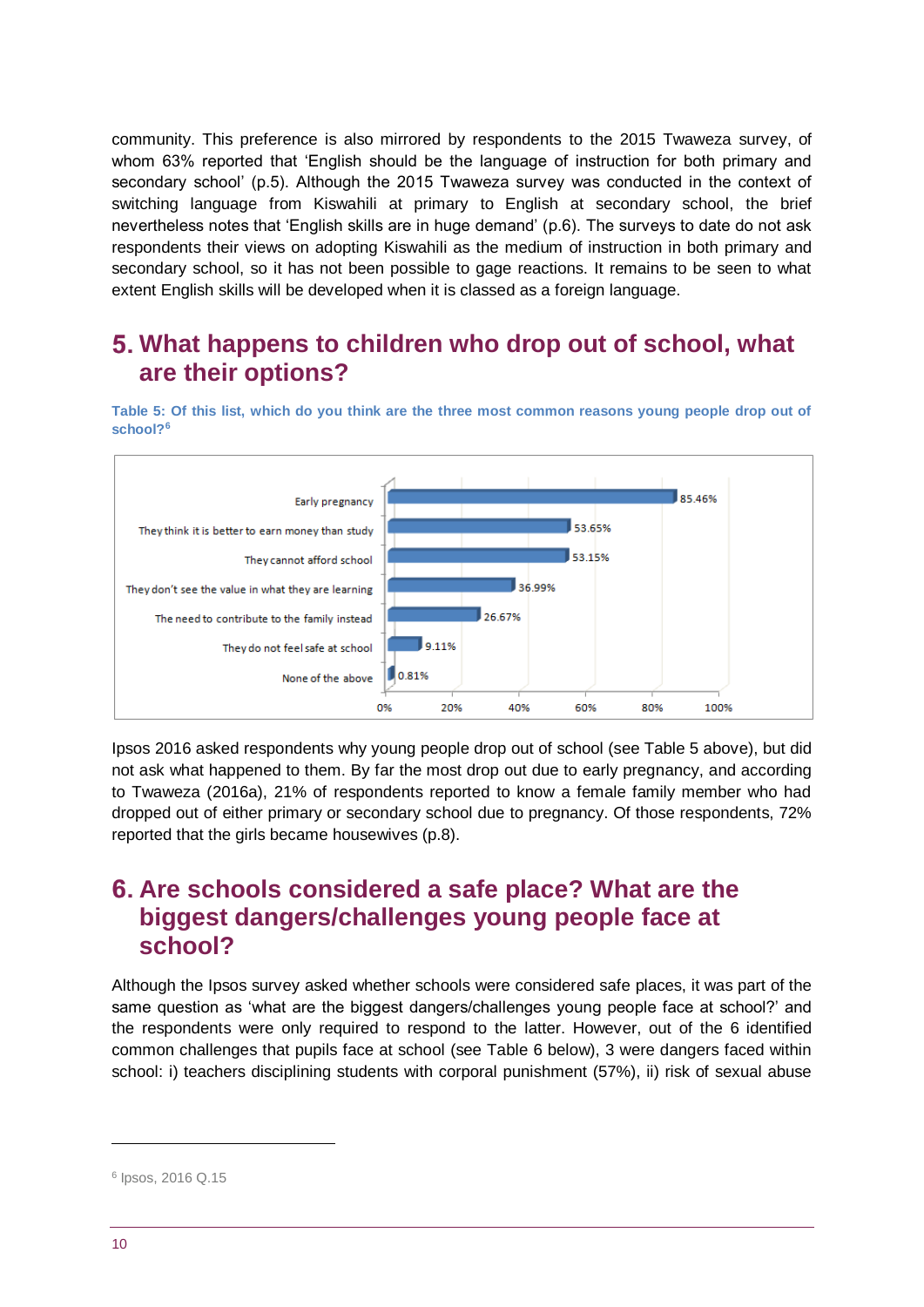of students by adults at school (32%) and iii) bullying by other pupils (22%). This would suggest that schools are not considered a particularly safe place for pupils.

In addition, teachers were reported as being the most likely to bully or harass students, with 70% of respondents identifying teachers compared to 13% identifying other students. Still, three quarters of respondents agreed that 'teachers should be allowed to use canes to keep discipline in the classroom'. When asked what other methods of discipline were used by teachers, a minority (4%) of respondents identified kicking, although this was behind farming (62%), fetching water (44%) and digging pit latrines (25%). This implies that, excluding the cane, pupils are not generally physically beaten by teachers to maintain discipline.

**Table 6: Are schools considered a safe place, and are teachers people that children/parents can trust? Of this list, please rank the three most common challenges that students face at school?<sup>7</sup>**



# <span id="page-10-0"></span>**References**

Ipsos MORI Omnibus Survey, 2016. Ipsos MORI (Dataset only, full report yet to be publicly released).

Rawle, G., Ruddle, N., Pettersson Gelander, G., Wallin, J., Binci, M., Jasper, P., Harb, J., Hebbar, M., Davis, J., Aldinucci, A., (2016a). EQUIP-Tanzania Impact Evaluation. Midline Technical Report, Volume I: Results and Discussion. Draft. Oxford Policy Management: Oxford.

Rawle, G., Ruddle, N., Pettersson Gelander, G., Wallin, J., Binci, M., Jasper, P., Harb, J., Hebbar, M., Davis, J., Aldinucci, A., (2016b). EQUIP-Tanzania Impact Evaluation. Midline Technical Report, Volume II Methods and Supplementary Evidence. Oxford Policy Management: Oxford.

-

<sup>7</sup> Ipsos, 2016 Q.16